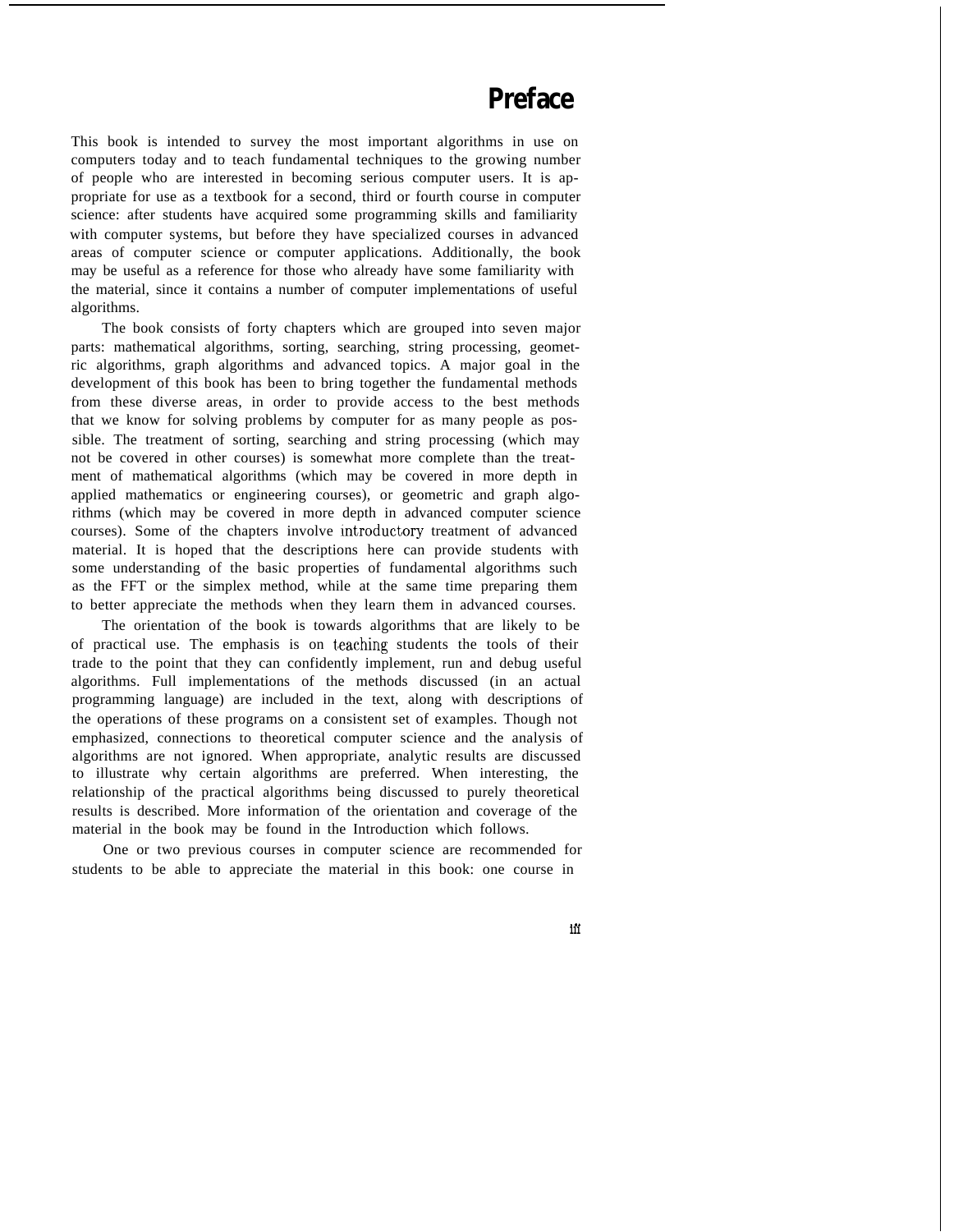programming in a high-level language such as Pascal, and perhaps another course which teaches fundamental concepts of programming systems. In short, students should be conversant with a modern programming language and have a comfortable understanding of the basic features of modern computer systems. There is some mathematical material which requires knowledge of calculus, but this is isolated within a few chapters and could be skipped.

There is a great deal of flexibility in the way that the material in the book can be taught. To a large extent, the individual chapters in the book can each be read independently of the others. The material can be adapted for use for various courses by selecting perhaps thirty of the forty chapters. An elementary course on "data structures and algorithms" might omit some of the mathematical algorithms and some of the advanced graph algorithms and other advanced topics, then emphasize the ways in which various data structures are used in the implementation. An intermediate course on "design and analysis of algorithms" might omit some of the more practically-oriented sections, then emphasize the identification and study of the ways in which good algorithms achieve good asymptotic performance. A course on "software tools" might omit the mathematical and advanced algorithmic material, then emphasize means by which the implementations given here can be integrated for use into large programs or systems. Some supplementary material might be required for each of these examples to reflect their particular orientation (on elementary data structures for "data structures and algorithms," on mathematical analysis for "design and analysis of algorithms," and on software engineering techniques for "software tools"); in this book, the emphasis is on the algorithms themselves.

At Brown University, we've used preliminary versions of this book in our third course in computer science, which is prerequisite to all later courses. Typically, about one-hundred students take the course, perhaps half of whom are majors. Our experience has been that the breadth of coverage of material in this book provides an "introduction to computer science" for our majors which can later be expanded upon in later courses on analysis of algorithms, systems programming and theoretical computer science, while at the same time providing all the students with a large set of techniques that they can immediately put to good use.

The programming language used throughout the book is Pascal. The advantage of using Pascal is that it is widely available and widely known; the disadvantage is that it lacks many features needed by sophisticated algorithms. The programs are easily translatable to other modern programming languages, since relatively few Pascal constructs are used. Some of the programs can be simplified by using more advanced language features (some not available in Pascal), but this is true less often than one might think. A goal of this book is to present the algorithms in as simple and direct form as possible.